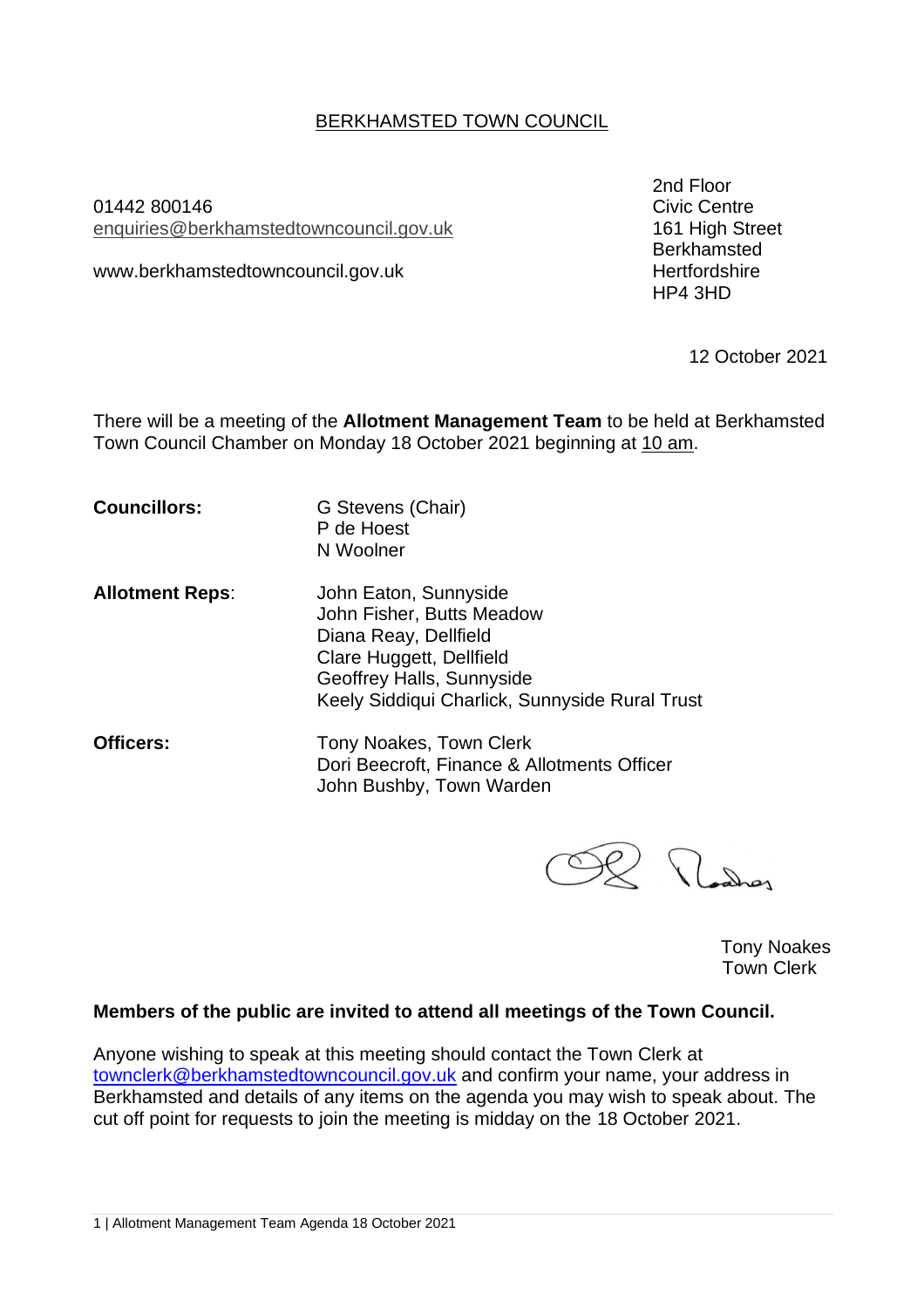## **AGENDA**

## **OPENING MATTERS**

#### **AMT 24/21 Apologies for Absence**

To receive any **apologies for absence**.

- **AMT 25/21 Minutes of the previous Meeting** 
	- (i) To approve the minutes of the previous meeting held on 5 July 2021 (attached).

## **AMT 26/21 Public Participation**

To invite any public participation

(i) Any members of the public present.

## **FINANCE MATTERS**

## **AMT 27/21 Rent demand for 2021/22.**

(i) Update on receipts received and cancellation of tenancies.

## **AMT 28/21 Water Charge reconciliation & an alternative way of water supply for the allotments**

- (i) Water charge to BTC, 2019-2022
- (ii) An alternative method of water supply for allotment holders a move away from hoses!

## **ALLOTMENT MATTERS**

- **AMT 29/21** To consider, as appropriate, allotment and plot inspection reports and other current matters at:
	- (i) Dellfield (DR)
	- (ii) Sunnyside Old and Sunnyside New. (JE)
	- (iii) Butts Meadow (JF)
	- (iv) Sunnyside Rural Trust (KSC)

## **AMT 30/21 Waiting Lists & Vacancies**

(i) Current waiting lists